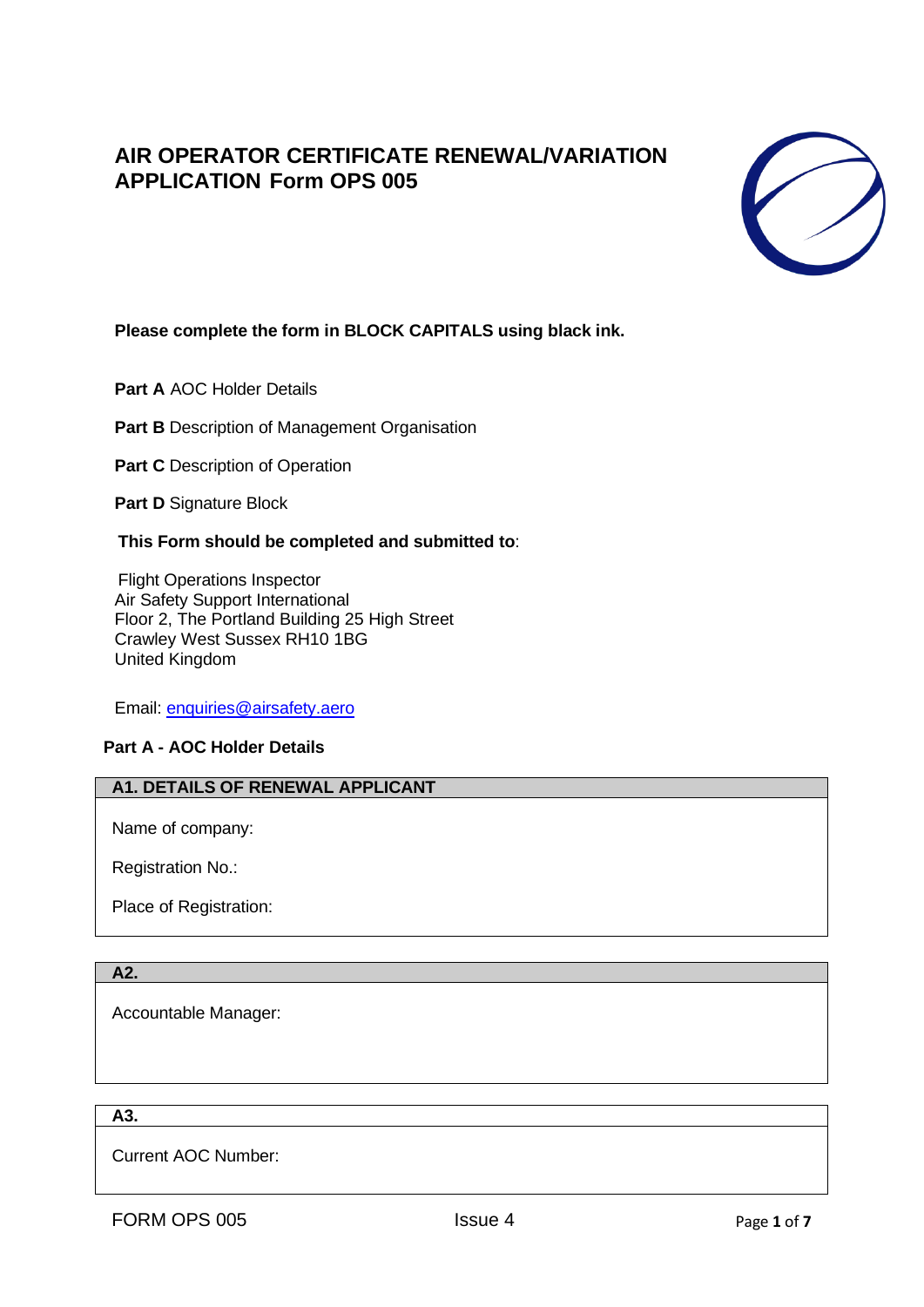# **A4.**

Trading Name (if applicable):

# **A5.**

Address of Principal Place of Business:

### **A6.**

Postal Address: (where all correspondence will be sent)

# **A7.**

### **Contact details of current AOC holder**

Phone No. (business hours):

Phone No. (after hours):

Email address:

Mobile No:

Fax No:

Website address (if applicable):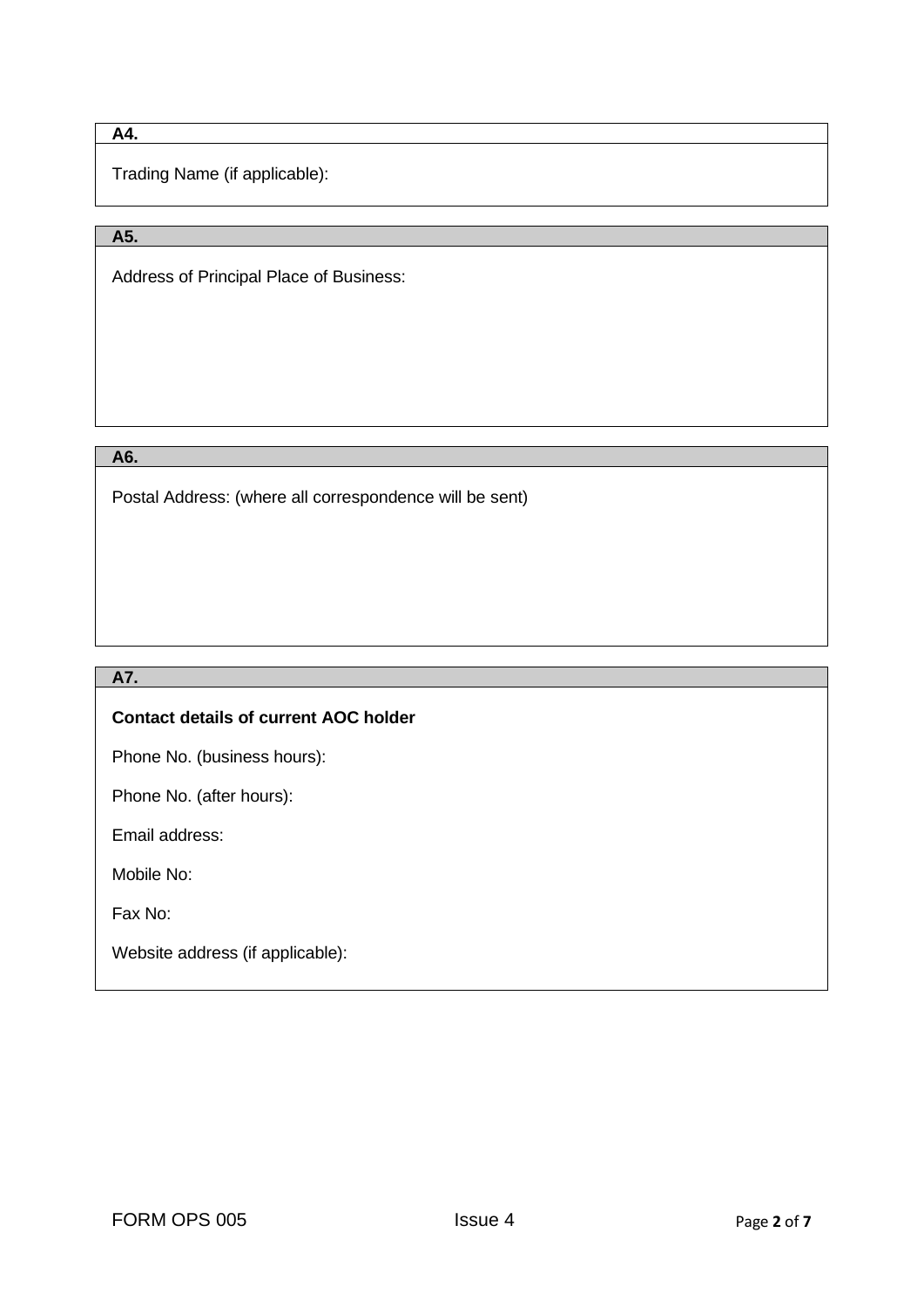# **Part B - Description of Management Organisation**

| <b>B1. CHANGES TO NOMINATED POST HOLDERS</b>                                                                                                                                      |                        |
|-----------------------------------------------------------------------------------------------------------------------------------------------------------------------------------|------------------------|
| Any proposed changes to Nominated Postholders should be notified to ASSI. Please complete<br>and attach a Form OPS 004 for any proposed <b>changes</b> to nominated post holders. |                        |
| Name:                                                                                                                                                                             |                        |
| Company Title:                                                                                                                                                                    | Form OPS 004 attached: |
| Name:                                                                                                                                                                             |                        |
| Company Title:                                                                                                                                                                    | Form OPS 004 attached: |
| Name:                                                                                                                                                                             |                        |
| Company Title:                                                                                                                                                                    | Form OPS 004 attached: |
| Name:                                                                                                                                                                             |                        |
| Company Title:                                                                                                                                                                    | Form OPS 004 attached: |
|                                                                                                                                                                                   |                        |

### **B2. OPERATIONS MANUAL**

Current Version of Company Operations Manual:

Part A -

- Part B –
- Part C –
- Part D -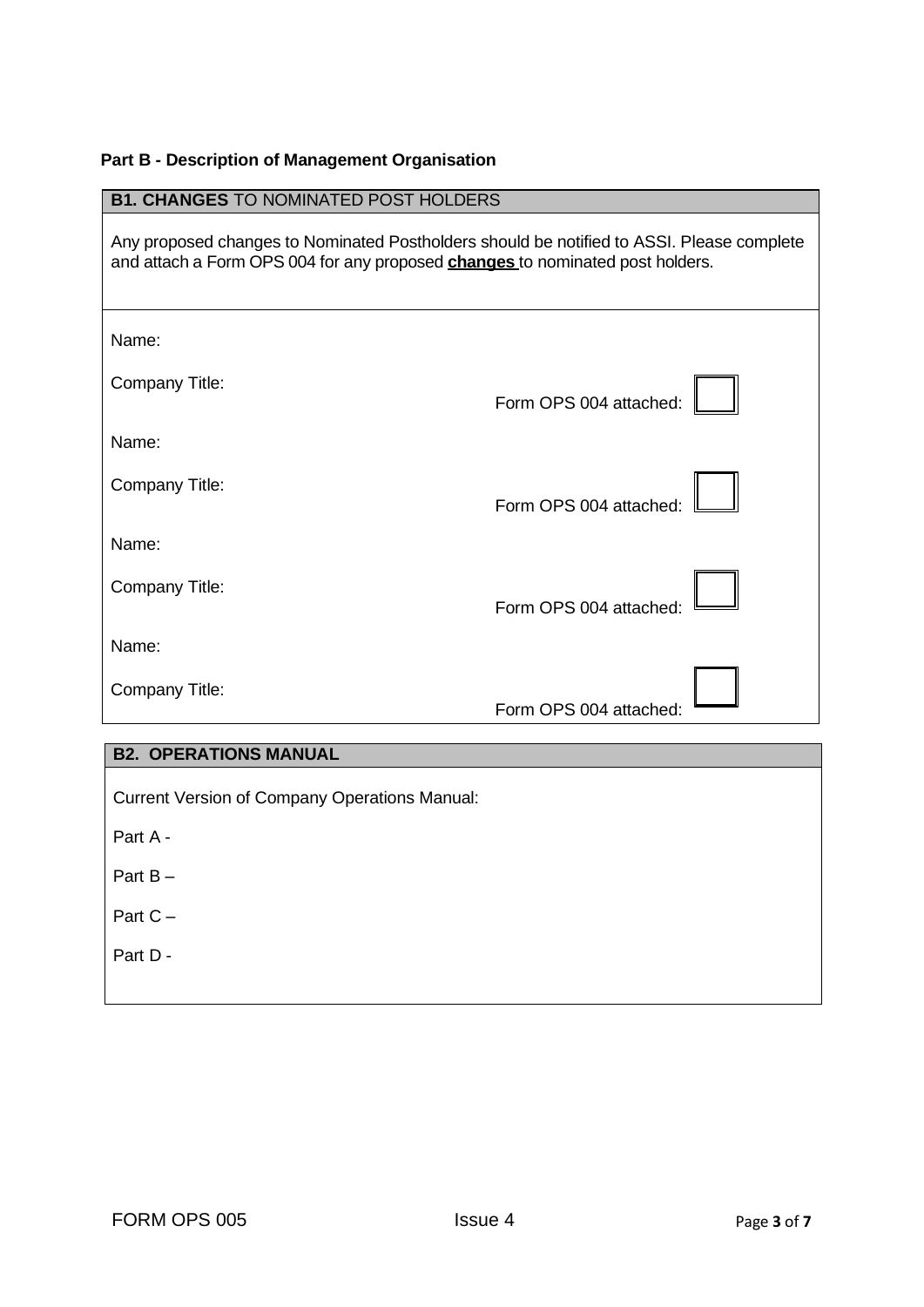# **Part C - Description of Operation**

| C1.<br><b>TYPE OF OPERATION</b>                   |                           |  |  |
|---------------------------------------------------|---------------------------|--|--|
| Confirm types of commercial operations conducted: |                           |  |  |
|                                                   | X Details (if applicable) |  |  |
| Passenger:                                        |                           |  |  |
| Cargo:                                            |                           |  |  |
| Passenger and Cargo:                              |                           |  |  |
| Confirm current Approvals held:                   |                           |  |  |
| <b>Approval</b>                                   | X Details (if applicable) |  |  |
| FTL:                                              |                           |  |  |
| EDTO:                                             |                           |  |  |
| LVO:                                              | $\Box$                    |  |  |
| RVSM:                                             | $\Box$                    |  |  |
| MNPS:                                             |                           |  |  |
| PBN:                                              | ٦                         |  |  |
| Dangerous Goods:                                  |                           |  |  |
| Other:                                            |                           |  |  |
|                                                   |                           |  |  |
|                                                   |                           |  |  |
|                                                   |                           |  |  |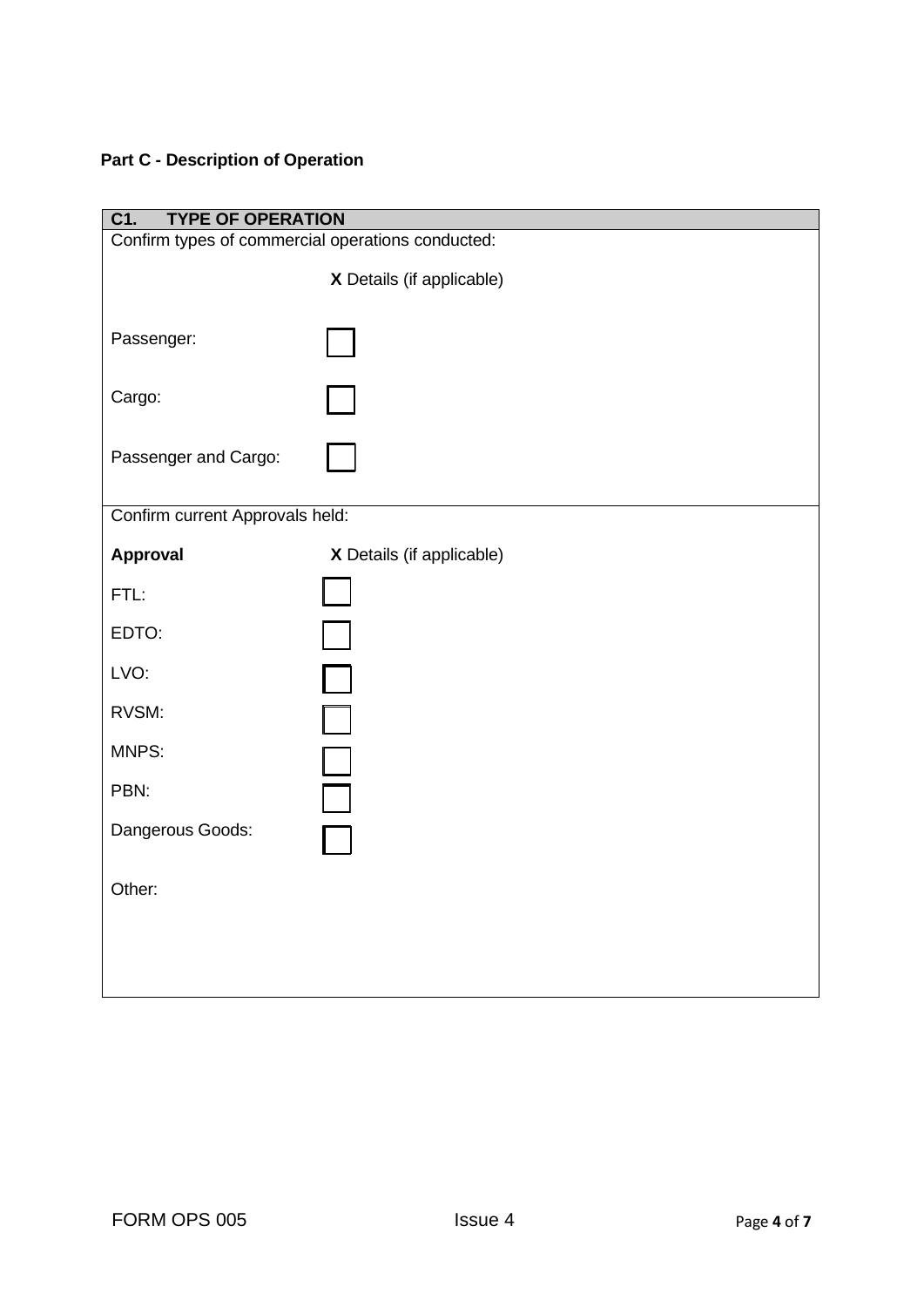# **C2. AREAS OF OPERATION**

Any proposed **changes** to the area of operation/routes or aircraft type:

a) Aircraft Type:

Area/routes of operation:

b) Aircraft Type:

Area/routes of operation:

c) Aircraft Type:

Area/routes of operation:

| <b>C3. ANY NEW AIRCRAFT DETAILS</b>    |                  |                     |                                                               |                                                                |                                      |
|----------------------------------------|------------------|---------------------|---------------------------------------------------------------|----------------------------------------------------------------|--------------------------------------|
| <b>Aircraft</b><br><b>Manufacturer</b> | <b>Type/Mark</b> | <b>Registration</b> | <b>Certificate of</b><br><b>Registration</b><br><b>Number</b> | <b>Certificate of</b><br><b>Airworthiness</b><br><b>Number</b> | <b>Current MEL</b><br><b>Version</b> |
|                                        |                  |                     |                                                               |                                                                |                                      |
|                                        |                  |                     |                                                               |                                                                |                                      |
|                                        |                  |                     |                                                               |                                                                |                                      |
|                                        |                  |                     |                                                               |                                                                |                                      |
|                                        |                  |                     |                                                               |                                                                |                                      |
|                                        |                  |                     |                                                               |                                                                |                                      |
|                                        |                  |                     |                                                               |                                                                |                                      |
|                                        |                  |                     |                                                               |                                                                |                                      |
|                                        |                  |                     |                                                               |                                                                |                                      |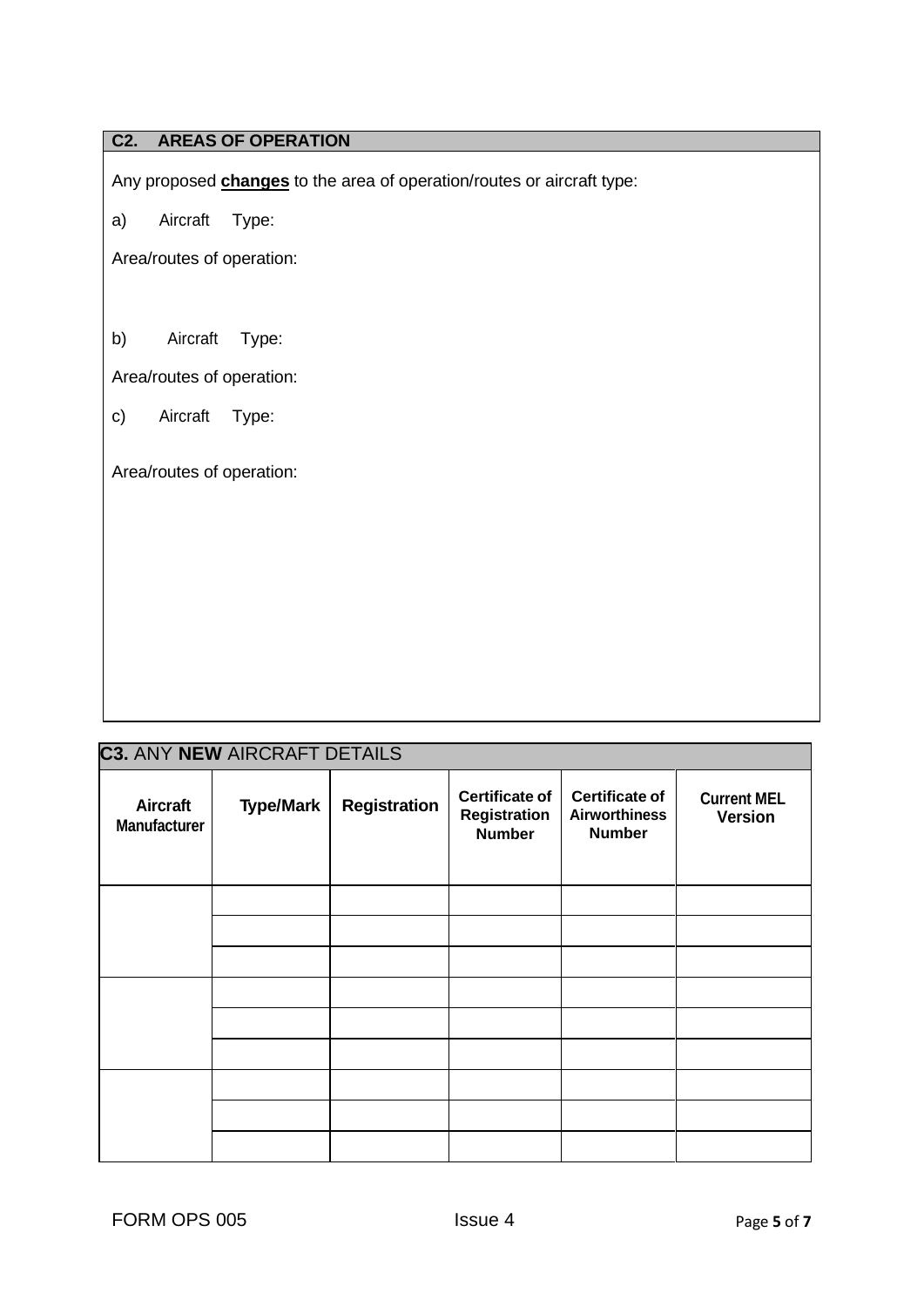| <b>C4. OPERATINGBASEDETAILS</b> |  |  |
|---------------------------------|--|--|
| <b>Operating Bases</b>          |  |  |
|                                 |  |  |
|                                 |  |  |
|                                 |  |  |

### **C5. CHANGES** TO AIRCRAFT MAINTENANCE & CONTINUED AIRWORTHINESS

Please supply the details of **CHANGES** to Maintenance and Continued Airworthiness Management Organisations

| <b>C5A. AIRCRAFT MAINTENANCE</b>     |                                           |                     |
|--------------------------------------|-------------------------------------------|---------------------|
| Name of the Maintenance Organisation | <b>Base or Line</b><br><b>Maintenance</b> | <b>Approval No.</b> |
|                                      |                                           |                     |
|                                      |                                           |                     |
|                                      |                                           |                     |

| <b>C5B. CONTINUED AIRWORTHINESS MANAGMENT</b>                  |              |
|----------------------------------------------------------------|--------------|
| Name of the Continued Airworthiness Management<br>Organisation | Approval No. |
|                                                                |              |
|                                                                |              |
|                                                                |              |

### **Part D – Signature Block**

## **D1. SIGNATURE BLOCK**

Signature:

Name (BLOCK LETTERS):

Position:

Date:

#### **FALSE REPESENTATION STATEMENT**

It is an offence under Article 173 of the Air Navigation (Overseas Territories) Order 2013 ("The Order") to make any false representation for procuring for himself/herself or any other person, the grant, issue, renewal or variation of any such certificate, licence, approval, permission or exemption or other document, including a copy/purported copy of it.